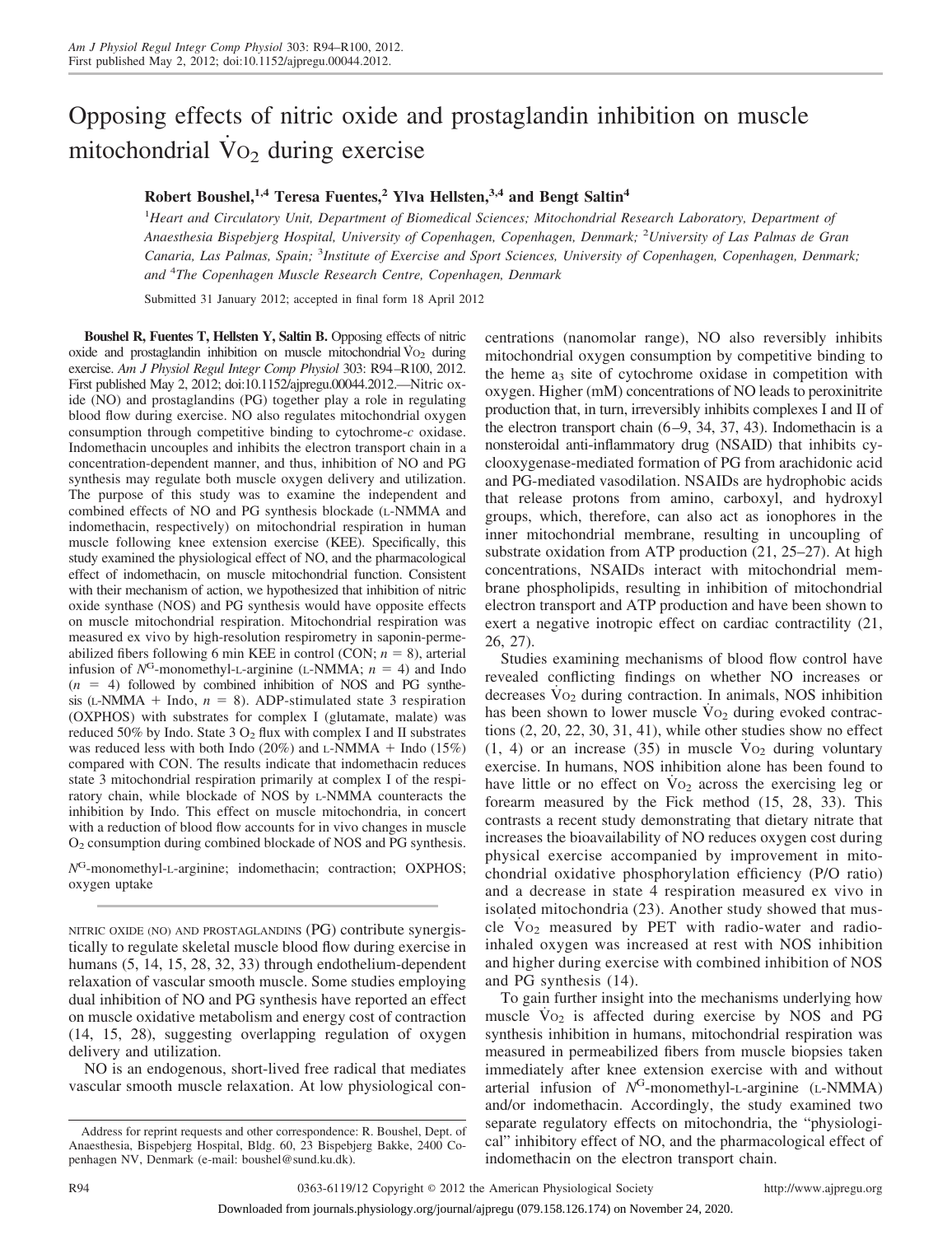NOS inhibition was expected to increase muscle mitochondrial respiration by reducing the NO inhibition of cytochrome-*c* oxidase, while NSAID treatment was expected to decrease mitochondrial respiration because of the intrinsic NSAID effect on complex I, rather than due to PG synthesis inhibition. Consistent with their mechanism of action, we hypothesized that inhibition of NOS and PG synthesis would have opposite effects on muscle mitochondrial respiration.

#### **METHODS**

*Human subjects.* Eight healthy males, aged  $24 \pm 2$  yr, height 175  $\pm$ 3 cm, and weight  $71 \pm 2$  kg, volunteered to participate in the study. All subjects were physically active but not involved in organized training for any sport, and reported no recent history of regular exercise training. Subjects were informed about the possible risks and discomforts involved in the study before giving their written consent to participate. This study was carried out according to the Declaration of Helsinki and was approved by the Ethical Committee of Copenhagen (KF 11-042/04).

On the day of the experiment, subjects arrived at the laboratory 1 h prior to the experiment after a light breakfast. A catheter was placed into the femoral artery of the right leg under local anesthesia. Following 30 min of rest, the subject performed one-leg knee extension exercise at 30 W under the following three conditions: *1*) Control (CON), *2*) either L-NMMA infusion or indomethacin (Indo) infusion, followed by 3) L-NMMA + Indo (double blockade) infusion. Each exercise bout was separated by a 45-min rest period. All eight subjects performed CON and L-NMMA + Indo, while subjects were randomized to perform an additional bout with either L-NMMA (*n* 4) or Indo ( $n = 4$ ). Saline, Indo (120  $\mu$ g·min<sup>-1</sup>·kg<sup>-1</sup> of leg mass; Alphapharma), and/or L-NMMA  $(4 \text{ mg-min}^{-1} \text{ kg}^{-1}$  of leg mass; Clinalfa, Bachem) were infused into the femoral artery for 4 min before exercise and were then infused at a rate of 60  $\mu$ g·min<sup>-1</sup>·kg<sup>-1</sup> of leg mass (Indo) and/or 2 mg·min<sup>-1</sup>·kg<sup>-1</sup> of leg mass (L-NMMA; maintenance dose) during the 6 min of active exercise. The dosages of L-NMMA and indomethacin infused were selected on the basis of previous experiments that found a reduction in muscle blood flow during exercise (28).

*Skeletal muscle tissue.* After local anesthesia (1% Lidocaine) of the skin and superficial muscle fascia, biopsies were obtained from the vastus lateralis muscle immediately after exercise in all four conditions; CON; L-NMMA; Indo; L-NMMA + Indo. A small portion of the biopsied muscle  $(\sim 2-3$  mg) was placed in relaxing medium (10 mM Ca-EGTA buffer,  $0.1 \mu$ M free calcium, 20 mM imidazole, 20 mM taurine, 50 mM K-MES, 0.5 mM DTT, 6.56 mM MgCl<sub>2</sub>, 5.77 mM ATP, and 15 mM phosphocreatine, pH 7.1) at  $2-4^{\circ}$  C. Fiber bundles were gently separated under a dissecting microscope with a pair of pointed forceps to maximize surface area of each fiber. The fiber bundles were then permeabilized for 30 min in 3 ml of ice-cold relaxing medium with saponin (50  $\mu$ g/ml). After chemical permeabilization, the tissue was rinsed in chilled solution of  $MgCl<sub>2</sub>·6H<sub>2</sub>O$  (3 mM), K-lactobionate (60 mM), taurine (20 mM),  $KH<sub>2</sub>PO<sub>4</sub>$  (10 mM), HEPES (20 mM), sucrose (110 mM), BSA (1 g/l), at pH 7.1. The muscle bundles were then blotted and measured for wet weight in a balance. The muscle bundles were then transferred immediately into a respirometer (Oxygraph-2k, Oroboros Instruments, Innsbruck, Austria) containing the medium respiration (as above) at a chamber temperature of 37°C.

*Respirometry.* The Oxygraph-2k is a two-chamber titration-injection respirometer with a limit of oxygen flux detection of 1  $pmol·s<sup>-1</sup>·ml<sup>-1</sup>$ . Standardized instrumental and chemical calibrations were performed to correct for back diffusion of oxygen into the chamber, leak from the exterior, and oxygen consumption by the chemical medium and  $O_2$  sensor.  $O_2$  flux of muscle fibers was resolved by software (Datlab 4, Oroboros Instruments, Innsbruck,

Austria), allowing nonlinear changes in the negative time derivative of the oxygen concentration signal. Resting respiration (state 2; absence of adenylates) for complex I of the mitochondrial respiratory chain was assessed by addition of malate (2 mmol/l) and glutamate (10 mmol/l), followed by ADP-stimulated (5 mmol/l) coupled state 3 respiration. The addition of succinate (10 mmol/l) elicited state 3 respiration with convergent electron input to both complexes I and II. Uncoupled respiratory rate was assessed by titration of FCCP (0.7  $\mu$ mol/l). In an additional experiment using a separate portion of the CON muscle, state 3 respiration with complex I and II substrates (2  $mmol/l$  malate  $+$  10 mmol/l glutamate  $+$  10 mmol/l succinate  $+$  5 mmol/l ADP) was induced followed by dose-response experiments with sequential titration of indomethacin (0.1–1.3 mM) and L-arginine  $(0-500 \mu M)$  into the respirometry chamber.

*Animal experiments.* To explore physiological gain and loss of function of NO on mitochondrial respiration, experiments on rat soleus muscle  $(n = 8)$  were undertaken to measure the effects of the NOS substrate L-arginine (Sigma-Aldrich, St. Louis, MO) with and without L-NMMA on mitochondrial state 3 respiration. This experiment also tested the intactness of the enzymatic production of NO by NOS and whether or not the ex vivo permeabilization and rinsing procedures had a washout effect on the enzyme. The animals were killed under proper euthanasia, and a portion of the soleus muscle was surgically removed immediately from the rat hindlimb and placed in relaxing medium. Muscles were dissected and permeabilized as described above. State 3 respiration with malate  $(2 \text{ mmol/l})$  + glutamate  $(10 \text{ mmol/l})$ mmol/l) + succinate (10 mmol/l) + ADP (5 mmol/l) was measured followed by successive titrations of L-arginine  $(25–500 \mu \text{mol/l})$ , with and without L-NMMA (1 mM). Experiments were approved by the Danish Animal Experimental Inspectorate and complied with the European convention for the protection of vertebrate animals used for experiments and other scientific purposes (Council of Europe, no. 123, Strasbourg, France, 1985).

*Data analysis.* Comparison of different respiratory states was analyzed using a one-way ANOVA with repeated measures for isolated or combined drug interventions (Sigma Stat 3.0). Data are presented as means  $\pm$  SE. Significance was accepted at  $P < 0.05$ .

#### **RESULTS**

*Human experiments.* ADP-stimulated state 3 mitochondrial respiration (also known as OXPHOS) with substrates for complex I (glutamate and malate) was reduced by Indo (Fig. 1*A*) compared with all other conditions (CON, 52%; Double Block 63%, and L-NMMA 86%,  $P < 0.05$ ). No differences were observed between CON and Double Block ( $P = 0.674$ ), while L-NMMA tended to be higher than CON ( $P = 0.10$ ). State 3 O<sub>2</sub> flux with convergent electron input through both complex I and II, with addition of succinate was similarly reduced with Indo (20%) and Double Block (15%) ( $P < 0.001$ ) compared with CON but was not lowered with L-NMMA (Fig. 1*B*). The substrate control ratio (SCR) indicating the ratio between complex  $I + II$ : complex I (GMS3/GM3) was significantly higher in Indo muscle compared with all other conditions, demonstrating the disproportionately large inhibition of complex I by Indo (Fig. 2*A*). The lower SCR in Double Block and  $L-NMMA$  ( $P < 0.05$ ) confirms a permissive effect of NOS inhibition on complex I respiration.

Uncoupled  $O_2$  flux determined by titration of the ionophore FCCP was not increased above state 3 respiration with Indo, indicating inhibition of full electron transport chain capacity by Indo (Fig. 2*B*). Uncoupled respiration (3U/GS3) was higher in Double Block ( $P < 0.05$ ) and L-NMMA ( $P < 0.01$ ), indicating tight phosphorylation control in state 3 and a higher electron transport capacity with inhibition of NOS, consistent with an

*AJP-Regul Integr Comp Physiol* • doi:10.1152/ajpregu.00044.2012 • www.ajpregu.org Downloaded from journals.physiology.org/journal/ajpregu (079.158.126.174) on November 24, 2020.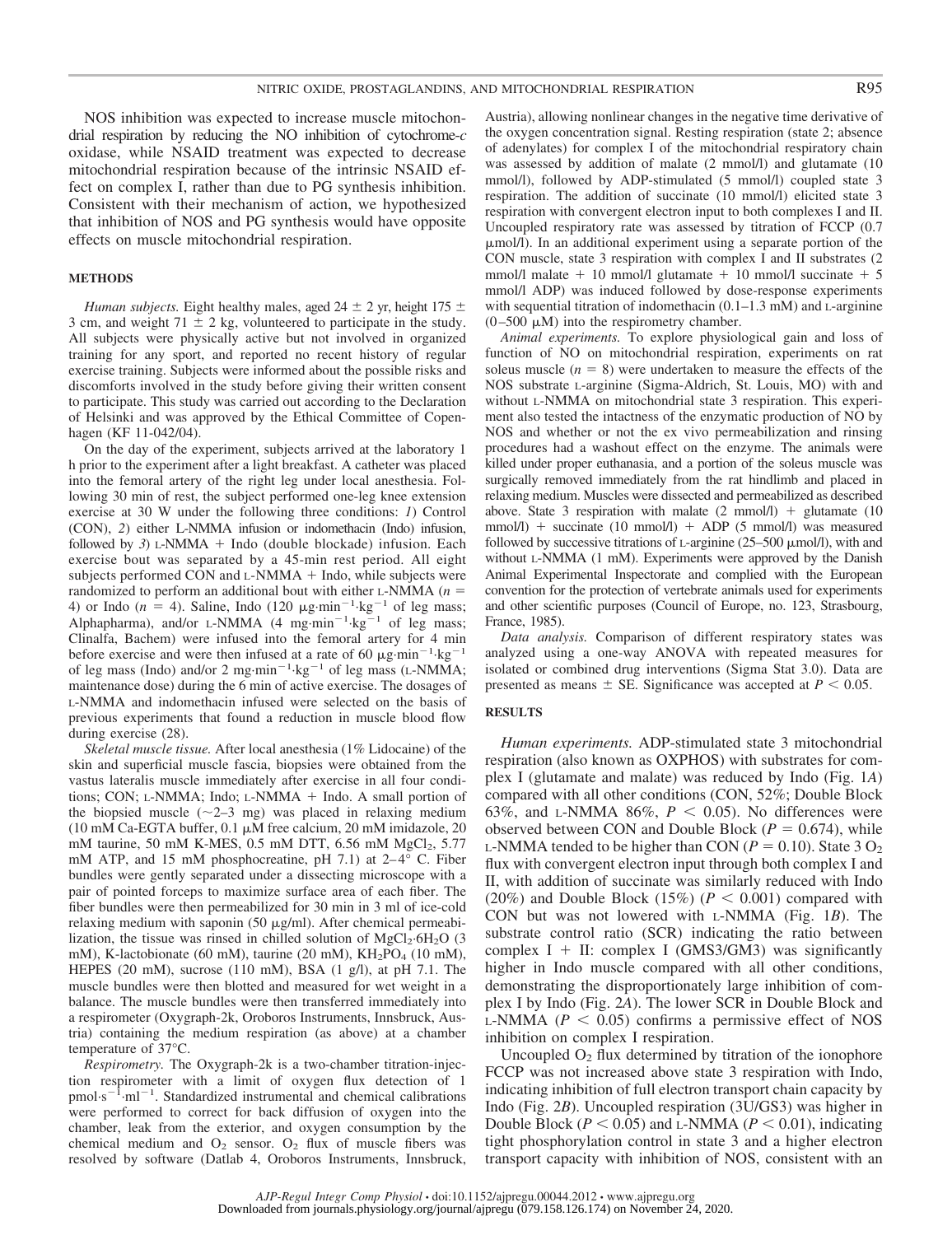

Fig. 1.  $A$ : state 3  $O_2$  flux with electron input to complex I (malate, glutamate, ADP) in CON, Indo, L-NMMA, and double block. *B:* state 3 respiration for complex  $I + II$  (malate, glutamate, succinate, and ADP). \*Significant difference,  $P < 0.05$  from control.

effect on cytochrome-*c* oxidase. This response was also higher than Indo ( $P \le 0.05$  and  $P \le 0.01$ ). There was no limitation on mitochondrial state 3 respiration by ATP synthetase after exercise in Indo and CON, with a UCR of 0.99 and 1.04, respectively, and there was a small but significant limitation of the electron transport chain by ATP synthetase with L-NMMA (UCR  $= 1.1$ ) and Double Block (UCR=1.13). These findings also indicate an inhibitory effect of NO on the electron transport chain in human skeletal muscle. In separate dose-response experiments with a portion of the human muscle biopsy, graded titration of indomethacin into the respirometry chamber containing CON muscle caused a linear reduction in state 3 respiration ( $P < 0.001$ ) within and above the physiological range (Fig. 3).

*Animal experiments.* The effect of adding L-arginine, the substrate for NOS with and without NOS inhibition on state 3 respiration in rat skeletal is shown in Fig. 4. State 3 respiration with complex  $I + II$  electron supply was reduced with L-arginine compared with CON, while NOS inhibition (L-NMMA -  $L$ -arginine) increased state 3 and COX  $O_2$  flux (Fig. 5).

## **DISCUSSION**

In this study, we measured regulatory aspects of mitochondrial respiration in permeabilized fibers from biopsies of the vastus lateralis following exercise to gain insights into the

mechanisms underlying previously reported changes in local muscle blood flow and  $Vo_2$  in vivo with vasodilator inhibition. The main findings of this study are that *1*) arterial infusion of indomethacin suppresses state 3 mitochondrial respiration primarily at complex I of the respiratory chain and *2*) inhibition of nitric oxide synthase by L-NMMA increases mitochondrial electron transport capacity and counteracts the limitation of state 3 respiration by indomethacin. These findings confirm the hypothesis that inhibition of NOS increases mitochondrial state 3 respiration, while indomethacin exerts a pharmacological effect of inhibition of mitochondrial respiration. In the muscle samples taken after arterial infusion of indomethacin, state 3 mitochondrial respiration was reduced by 50% with mitochondrial complex I substrates (Fig. 1*A*). This finding is consistent with other reports of complex I-specific inhibition by indomethacin (16, 25–27, 36). Although it is known that low-dose indomethacin exerts an uncoupling effect in various cell types (21, 24, 25, 27), the results of this study from either the infusion experiment in vivo (Figs. 1 and 2) or the additional



Fig. 2. A: ratio between complex I + II: complex I (GMS3/GM3) between state  $3$  O<sub>2</sub> flux with convergent electron input through both complex I (glutamate and malate) and II with addition of succinate vs.  $O<sub>2</sub>$  flux through only complex I in control, N<sup>G</sup>-monomethyl-L-arginine (L-NMMA) + Indo (double blockade), Indo and L-NMMA. *B*: uncoupling control ratio (UCR) reflecting the ratio increase of uncoupled respiration above coupled state respiration in control, double block, Indo, and L-NMMA. \*Significant difference control,  $P < 0.05$ . †Significant difference for Indo vs. double block,  $P < 0.05$ .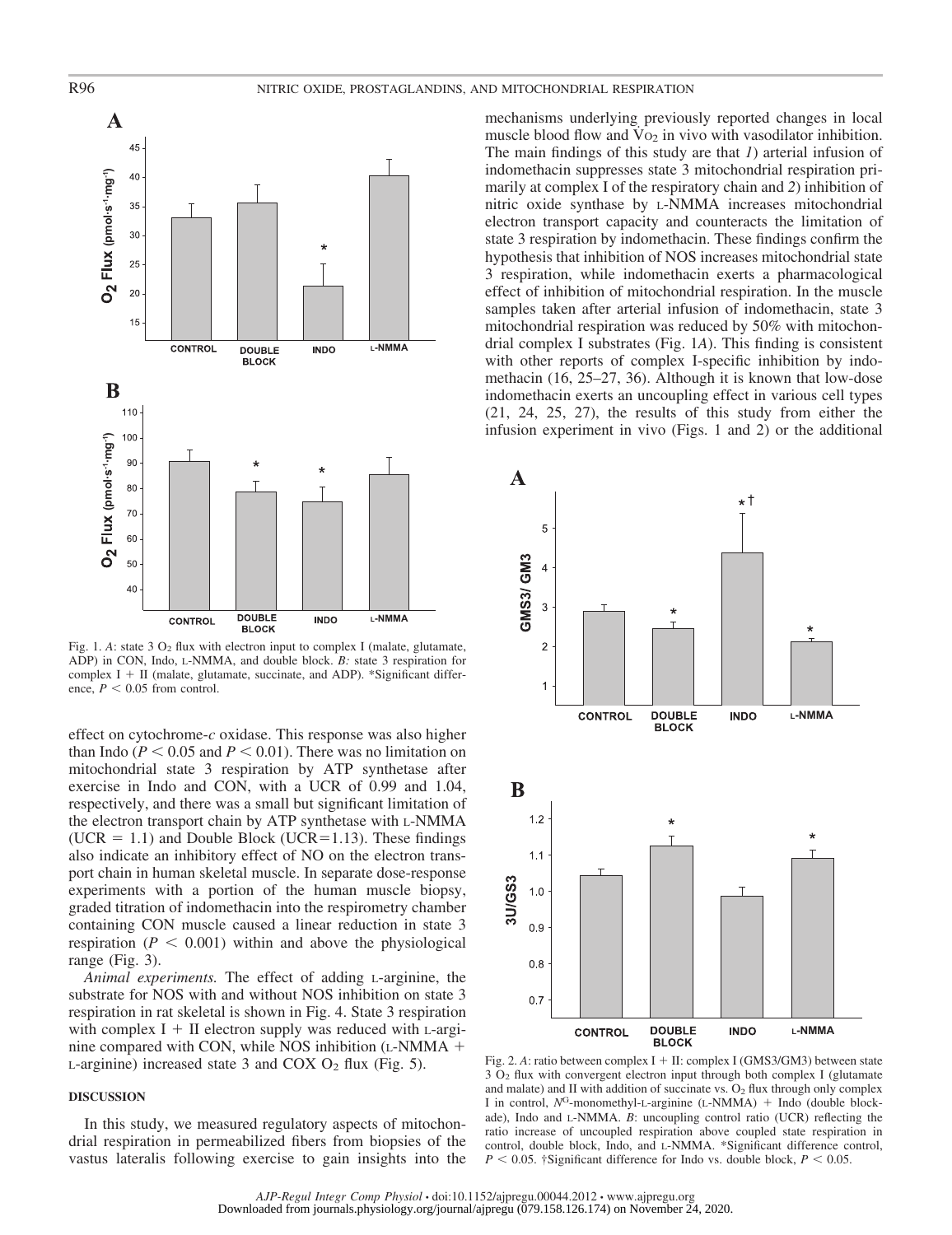

Fig. 3. Dose-response effect of indomethacin and on state 3 mitochondrial respiration with electron supply to complex  $I + II$  in control muscle fibers in humans.

dose-response experiment (Fig. 3) do not support an uncoupling effect in skeletal muscle that would increase mitochondrial  $Vo_2$ . In contrast, the present findings are consistent with reports showing that indomethacin disrupts complex I of electron transport chain by mechanisms linked to leakage of electrons, formation of superoxide anions  $(O_2^-)$ , iron release from aconitase, and hydroxyl radical formation (12, 13, 20, 40, 43). When NOS blockade with L-NMMA was then combined with indomethacin, there was no difference in complex I respiration compared with CON, indicating that during the indomethacin condition alone, NO bioavailability exerts permissive inhibition of complex I to suppress mitochondrial respiration by downstream control of cytochrome-*c* oxidase. State 3  $O_2$  flux with addition of the complex II substrate succinate to provide convergent electron input to the Q-junction was less affected with Indo (20%) and similar to Double Block  $(15\%)$  ( $P < 0.001$ ) compared with CON and tended to increase with L-NMMA alone (Fig. 1*B*). This recovery of respiration with L-NMMA is likely due to the lower NO concentration and lower  $K_m$  of cytochrome- $c$  oxidase for  $O_2$ , allowing greater electron flux through complex II, which has a lower P:O ratio and thus a higher oxygen consumption for a given molar equivalent of substrate. This is supported by the significantly higher substrate control ratio (GMS3/GM3, Fig. 2*A*) with Indo, indicating a proportionately greater contribution of complex II substrate to total respiration.

Maximal electron transport capacity was evaluated with the inner mitochondrial membrane uncoupler FCCP in the presence of complex I and II substrates. The inhibitory effect of Indo on the respiratory chain is apparent from Fig. 2*B*, where the ratio of FCCP to state 3 respiration (uncoupling control ratio, UCR) was lower than 1.0, in contrast to the other conditions, illustrating control of the respiratory chain by the phosphorylation system. This pattern reflects tight coupling of respiration to ATP synthase in CON and shows a lower electron transport through the respiratory chain with indomethacin. This finding together with the lower state 3 respiration rate (Fig. 1*A*) confirms the inhibition of electron transport by indomethacin. The finding that NOS blockade (both Double Block and L-NMMA) resulted in a higher UCR compared with CON (Fig. 2*B*), provides further evidence of an interaction

between NO and Indo in the regulation of mitochondrial respiration, i.e., limiting electron transport chain capacity. Thus, NOS inhibition increases state 3 mitochondrial respiration and alleviates the inhibitory effect of indomethacin and NO on the electron transport system. The results from the animal experiments in this study confirm our finding in humans that NO exerts an inhibitory effect on cytochrome-*c* oxidase and on state 3 respiration. There was a significant doseresponse inhibition of state 3 respiration with titration of incremental doses of L-arginine (Fig. 4). Inhibition of NOS with L-NMMA alleviated this suppression, such that state  $3 O<sub>2</sub>$ flux was higher than both the NO donor (L-arginine) and CON experiments (Fig. 5). The animal experiments also confirm the results from the in vivo infusion experiments that NO availability for cytochrome-*c* oxidase can exert feedback flux control of OXPHOS. This is consistent with other reports on cytochrome-*c* oxidase regulation of upstream electron flux in human muscle where mitochondrial  $O_2$  flux rates at rest and during exercise correlate strongly to the mitochondrial oxygen affinity  $(p_{50}$ mito) (23).

Studies in isolated hindlimb and diaphragm muscle in dogs and rats have reported a lower muscle  $Vo<sub>2</sub>$  during highintensity evoked contractions with NOS inhibition (2, 20, 22, 31, 41, 42). These findings have been interpreted as an  $O_2$ delivery limitation owing to reduced muscle blood flow. Consistent with this interpretation, there are reports of no effect (1, 4) or an increase  $(35)$  in muscle  $Vo<sub>2</sub>$  during "submaximal" exercise in animals where increased  $O<sub>2</sub>$  extraction compensates for a lower blood flow. In humans, NOS inhibition alone has no effect on  $Vo<sub>2</sub>$  across the exercising leg, but when combined with PG synthesis, inhibition by indomethacin, a significant reduction in blood flow is compensated for by varying levels of  $O<sub>2</sub>$  extraction (14, 15, 28, 33). In studies showing a reduced muscle  $Vo_2$ , improved economy of force development has been proposed on the basis of the sparing of muscle phosphocreatine and unchanged lactate (2, 28), but this contrasts with the concept that NO increases oxidative phosphorylation efficiency (10, 23). In theory, our results would not support an improvement in efficiency of the phosphorylation system with combined inhibition of NOS and PG synthesis, since the suppression of mitochondrial respiration by Indo was most



Fig. 4. Dose-response effect of L-arginine on state 3 mitochondrial respiration with electron supply to complex  $I + II$  in CON in the presence of ADP and neuronal NOS (nNOS) in rat skeletal muscle.

*AJP-Regul Integr Comp Physiol* • doi:10.1152/ajpregu.00044.2012 • www.ajpregu.org Downloaded from journals.physiology.org/journal/ajpregu (079.158.126.174) on November 24, 2020.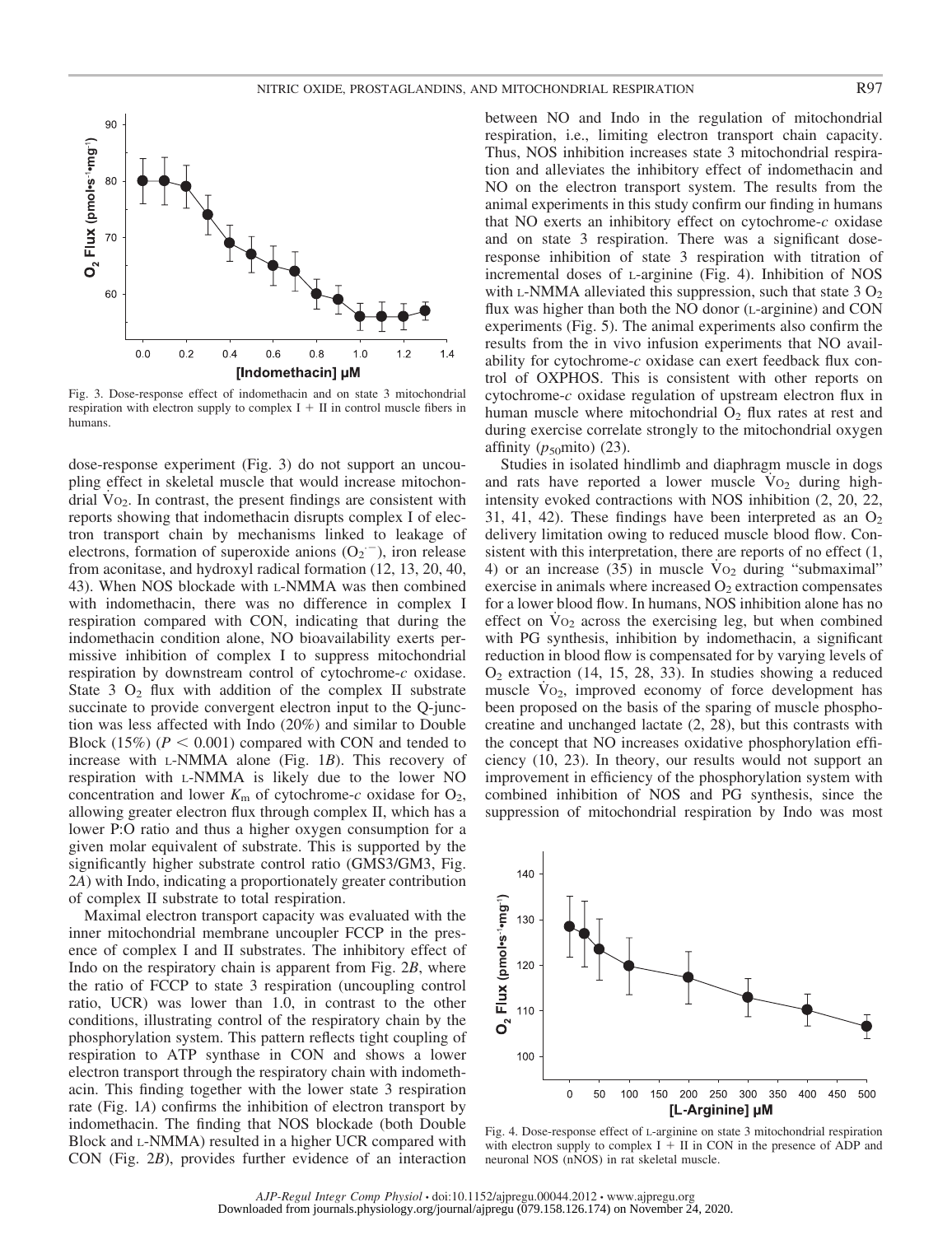

Fig. 5. The effect of NO (L-arginine  $+$  nNOS) and NOS inhibition (L-NMMA  $+$  $L$ -arginine  $+$  nNOS) on mitochondrial state 3 (GS3) respiration with supply of glutamate and succinate in the presence of ADP in rat skeletal muscle. \*Significant difference,  $P < 0.05$  from control.

pronounced at complex I, which has a higher P:O ratio (3 protons pumped) compared with complex II (2 protons pumped). Accordingly, the higher substrate control ratio (GMS3/GM3) with indomethacin (Fig. 2*A*) indicates a proportionately greater reliance on complex II-supported respiration, which would elicit a lower efficiency or increase oxygen consumption for a given ATP synthesis. This upstream respiratory chain regulation together with the downstream effect of alleviating the inhibition of cytochrome-*c* oxidase by NO would provide the explanation for a "higher" muscle  $V_{O<sub>2</sub>}$  for a given ATP production during combined inhibition of NOS and PG synthesis during exercise (14). However, our findings of a 15% reduction in state 3 respiration with combined inhibition are more in line with reports of a lower muscle  $Vo<sub>2</sub>$  during exercise (15, 28). The state 3 respiration rates of 5.4 and 4.7  $mmol·kg^{-1}·min^{-1}$  for CON and Double Block in this study correspond identically by extrapolation to the values of 300 and 260 ml/min measured across the quadriceps in vivo under the same conditions (28). At a work rate of 30 W, the external work rate to ATP synthesis rate is  $\sim$ 28 kJ/mol. At a P:O ratio of 2.5 (29), the mitochondrial respiratory rate of 5.4  $mmol·kg^{-1}·min^{-1}$  in CON matches the ATP demand for external work. Under the combined inhibition condition, a combined increase in efficiency of  $\sim$ 13% from individual or combined components of phosphorylation (P:O ratio), the actomyosin ATPase reaction or mechanical efficiency would be required. A change in muscle efficiency has been suggested previously (1, 3, 10, 30), and it has been shown that changes in muscle ATP and ADP slow the actomyosin duty cycle and excitation (42).

An explanation for the finding of a higher muscle  $\overline{V}$  o<sub>2</sub> with combined inhibition of NOS and PG synthesis measured in vivo by PET (14) compared with a lower  $\text{Vo}_2$  found across the whole limb by the Fick method (15, 28) could be due to differences in workload, measurement method, the concentration of inhibitor in tissue, and resulting mitochondrial proton leak in vivo. The simplest explanation is that the concentration of indomethacin that reached the muscle capillary level in the former PET study (14) was lower, allowing the effect of NOS inhibition to dominate. They used a dose of indomethacin less than half (50 vs. 120  $\mu$ g·min<sup>-1</sup>·kg<sup>-1</sup> leg mass) that used in the

present study. From a methodological standpoint, PET-derived blood flow with  $\rm [^{15}O_2]H_2O$  (radiowater) and oxygen extraction by inhaled  ${}^{15}O_2$  measure responses in vessels where water molecules are exchanged, excluding resting muscle and other tissues. The mass of adipose, bone, connective tissue, and inactive muscle could represent a significant source of sampling disparity between PET and Fick measures across the limb, especially given the lower work rate in the former study, but this factor would have less comparative impact on the disparity of findings in this study since our measurements were on 2–5 mg of muscle.

In the ex vivo muscle respirometry preparation in this study, the mitochondria of blood vessels are included in the sampled muscle, and this tissue is not insignificant. The vasculature represents 3– 4% of body mass with an arteriolar mass of  $\sim$ 0.4% (39). The V<sub>O2</sub> of arterioles is relatively high ( $\sim$ 1.5 ml  $O_2$ ·g<sup>-1</sup>·min<sup>-1</sup>), and it has been shown that constriction and dilation alters  $\dot{V}$  O<sub>2</sub> of the vasculature in tissue-perfused preparations. An increase in arteriolar  $V_{O_2}$  from 0.9 to 1.8  $ml·g^{-1}·min^{-1}$  has been reported in arterioles transitioning from relaxed to contracted states with vasopressin and norepinephrine (44). The opposite response (a lower  $O_2$  extraction) is observed in the same preparation with attenuated vasodilation by indomethacin and L-NMMA (11). The increase in  $V_{O_2}$  of arterioles seen with purely vasoactive constriction seems clear (44). In contrast, the effect on arterioles of inhibiting NOS and PG synthesis (11) would elicit similar opposing effects as in muscle mitochondria, for example, less  $O_2$  demand by arterioles due to diminished vasoconstriction, lower  $O<sub>2</sub>$  used in the formation of PG (2 molecules consumed in the cyclooxygenase reaction to produce hyrdoperoxy endoperoxide from arachidonic acid), and inhibition of arteriolar mitochondrial respiration by indomethacin concurrent with less inhibition of cytochrome-*c* oxidase by NOS blockade with L-NMMA. The inhibition effects on these vessels are clearly within the detectable (picomolar) range with respirometry but may be excluded from the PET measures.

In summary, the results of this study indicate that indomethacin depresses state 3 mitochondrial respiration, especially at complex I of the electron transport chain. The finding that both state 3 respiration and uncoupled  $O_2$  flux is enhanced by NOS inhibition conforms to the view that NO exerts an inhibitory effect on the electron transport chain. The combined effects of NOS and PG synthesis inhibition are consistent with findings of a lower muscle  $Vo_2$  during exercise in humans. The observation of an increase in muscle  $\rm V_{O_2}$  as found previously (14) in these conditions would be dependent on NOS inhibition exerting a more dominant local effect than indomethacin. The present findings indicate that blood flow and oxygen consumption during exercise can be regulated both at the level of the vasculature and in the adjacent muscle mitochondria by similar, parallel signals.

### *Perspectives and Significance*

The findings in this study have both physiological and pharmacological implications for our understanding of the integrated control of  $O_2$  delivery and  $O_2$  consumption during exercise. This study raises the interesting question of what variable is regulated in the tight coupling between blood flow and metabolic demand. On the one hand, the  $PG + NOS$ 

*AJP-Regul Integr Comp Physiol* • doi:10.1152/ajpregu.00044.2012 • www.ajpregu.org Downloaded from journals.physiology.org/journal/ajpregu (079.158.126.174) on November 24, 2020.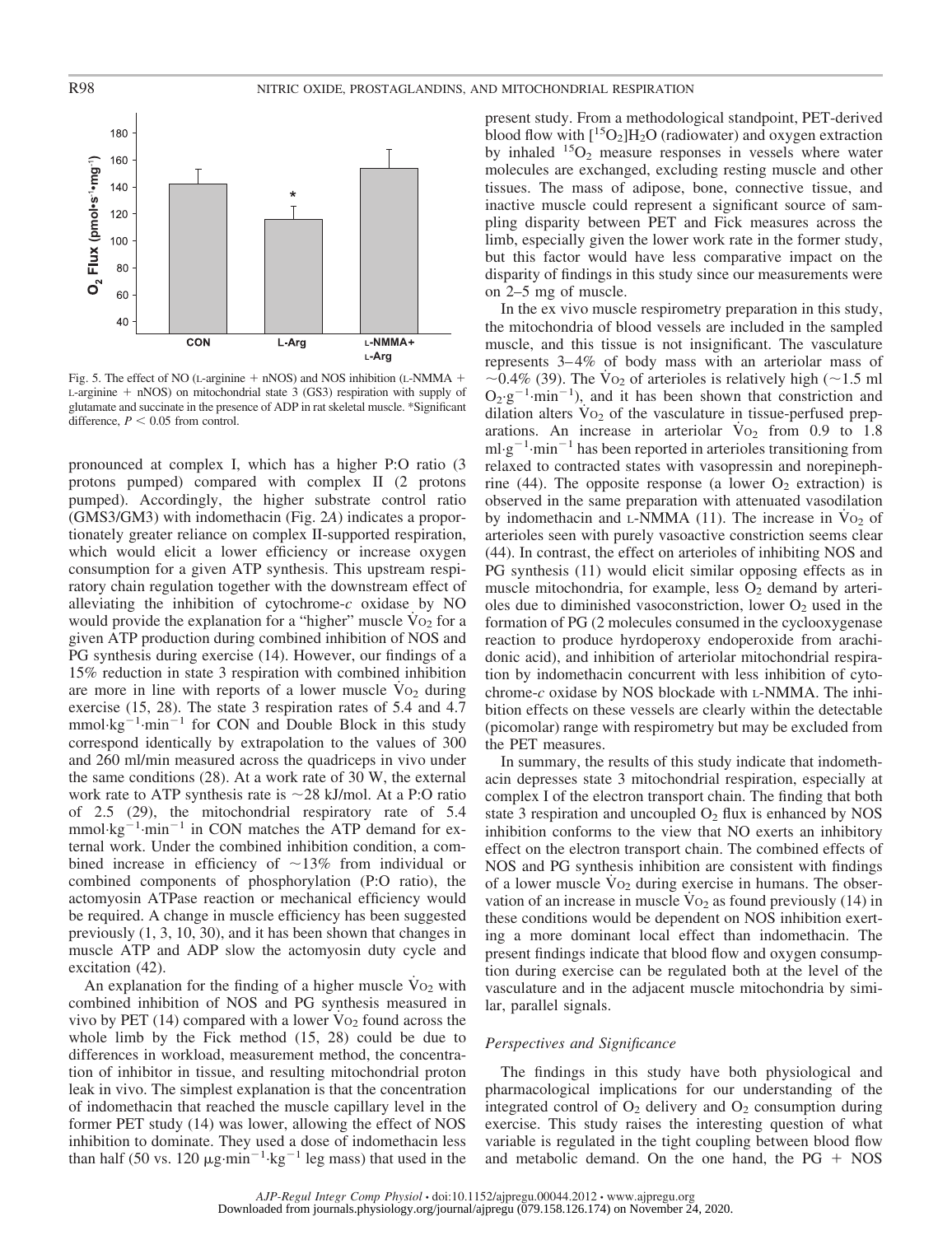inhibition pathways have a solid physiological basis in the control of vascular function setting the level of muscle vasodilation. On the other hand, if the locus of control by these same regulators is initiated in mitochondria, downstream from blood vessels, then the metabolic signal established at the level of the mitochondria could contribute to the regulation of the vasodilatory signal to fine-tune the match between blood flow and metabolic demand. This would represent a highly efficient control system governing metabolic work for the organism with the engagement of multiple organ systems in  $O_2$  delivery.

#### **ACKNOWLEDGMENTS**

We would like the subjects who volunteered for the study. The study was supported by Novo Nordisk Foundation.

#### **DISCLOSURES**

No conflicts of interest, financial or otherwise, are declared by the authors.

#### **AUTHOR CONTRIBUTIONS**

Author contributions: R.C.B., Y.H., and B.S. conception and design of research; R.C.B., T.F., Y.H., and B.S. performed experiments; R.C.B. and T.F. analyzed data; R.C.B., Y.H., and B.S. interpreted results of experiments; R.C.B. and T.F. prepared figures; R.C.B. drafted manuscript; R.C.B., Y.H., and B.S. edited and revised manuscript; R.C.B., T.F., Y.H., and B.S. approved final version of manuscript.

#### **REFERENCES**

- 1. **Ameredes BT, Provenzano MA.** Influence of nitric oxide on vascular resistance and muscle mechanics during tetanic contractions in situ. *J Appl Physiol* 87: 142–151, 1999.
- 2. **Baker DJ, Krause DJ, Howlett RA, Hepple RT.** Nitric oxide synthase inhibition reduces  $O_2$  cost of force development and spares high-energy phosphates following contractions in pump-perfused rat hindlimb muscles. *Exp Physiol* 91: 581–589, 2006.
- 3. **Bangsbo J, Krustrup P, Gonzalez-Alonzo J, Saltin B.** ATP production and efficiency of human skeletal muscle during intense exercise: effect of previous exercise. *Am J Physiol Endocrinol Metab* 280: E956 –E964, 2001.
- 4. **Barclay JK, Woodley NE.** Nitric oxide synthase inhibitors do not alter functional hyperemia in canine skeletal muscle. *Can J Physiol Pharmacol* 72: 1035–1041, 1994.
- 5. **Boushel R, Langberg H, Gemmer C, Olesen J, Crameri R, Scheede C, Sander M, Kjaer M, Combined inhibition of nitric oxide and prostaglan**dins reduces human skeletal muscle blood flow during exercise. *J Physiol* 543: 691–698, 2002.
- 6. **Brown GC, Borutaite V.** Nitric oxide, cytochrome c and mitochondria. *Biochem Soc Symp* 66: 17–25, 1999.
- 7. **Brown GC, Cooper CE.** Nanomolar concentrations of nitric oxide reversibly inhibit synaptosomal respiration by competing with oxygen at cytochrome oxidase. *FEBS Lett* 356: 295–298, 1994.
- 8. **Brunori M, Giuffre A, Sarti P, Stubauer G, Wilson MT.** Nitric oxide and cellular respiration. *Cell Mol Life Sci* 56: 549 –557, 1999.
- 9. **Cleeter MW, Cooper JM, Darley-Usmar VM, Moncada S, Schapira AH.** Reversible inhibition of cytochrome *c* oxidase, the terminal enzyme of the mitochondrial respiratory chain, by nitric oxide. Implications for neurodegenerative diseases. *FEBS Lett* 345: 50 –54, 1994.
- 10. **Clerc P, Rigoulet M, Leverve & Fontaine EX.** Nitric oxide increases oxidative phosphorylation efficiency. *J Bioenerg Biomembr* 39: 158 –166, 2007.
- 11. **Curtis SE, Vallet B, Winn MJ, Caufield JB, King CE, Chapler CK,** Cain SM. Role of vascular endothelium in O<sub>2</sub> extraction during progressive ischemia in canine skeletal muscle. *J Appl Physiol* 79: 1351–1360, 1995.
- 12. **Demaurex N, Scorrano L.** Reactive oxygen species are NOXious for neurons. *Nat Neurosci* 12: 819 –820, 2009.
- 13. **Fariss MW, Chan CB, Patel M, Van Houten B, Orrenius S.** Role of mitochondria in toxic oxidative stress. *Mol Interv* 5: 94 –111, 2005.
- 14. **Heinonen I, Saltin B, Kemppainen J, Oikonen V, Nuutila P, Knuuti J, Kalliokoski K, Hellsten Y.** Skeletal muscle blood flow and oxygen uptake at rest and during exercise in humans: a PET study with nitric oxide and cyclooxygenase inhibition. *Am J Physiol Heart Circ Physiol* 300: H1510 – H1517, 2011.
- 15. **Hillig T, Krustrup P, Fleming I, Osada T, Saltin B, Hellsten Y.** Cytochrome P450 2C9 plays an important role in the regulation of exercise-induced skeletal muscle blood flow and oxygen uptake in humans. *J Physiol* 546: 307–314, 2003.
- 16. **Jacob M, Bjarnason I, Rafi S, Wrigglesworth J, Simpson RJ.** A study of the effects of indomethacin on liver mitochondria from rats, mice and humans. *Aliment Pharmacol Ther* 15: 1837–1842, 2001.
- 17. **Jones AM, Wilkerson DP, Koppo K, Wilmshurst S, Campbell IT.** Inhibition of nitric oxide synthase by L-NAME speeds phase II pulmonary. V˙ O2 kinetics in the transition to moderate-intensity exercise in man. *J Physiol* 552: 265–272, 2003.
- 18. **Kindig CA, McDonough P, Erickson HH, Poole DC.** Effect of L-NAME on oxygen uptake kinetics during heavy-intensity exercise in the horse. *J Appl Physiol* 91: 891–896, 2001.
- 19. **Kindig CA, McDonough P, Erickson HH, Poole DC.** Nitric oxide synthase inhibition speeds oxygen uptake kinetics in horses during moderate domain running. *Respir Physiol Neurobiol* 132: 169 –178, 2002.
- 20. **King-VanVlack CE, Mewburn JD, Chapler CK, MacDonald PH.** Endothelial modulation of skeletal muscle blood flow and  $Vo_2$  during lowand high-intensity contractions. *J Appl Physiol* 92: 461–468, 2002.
- 21. **Krause MM, Brand MD, Krauss S, Meisel C, Vergin H, Burmester GR, Buttgerait F.** Nonsteroidal anti-inflammatory drugs and a selective cyclooxygenase 2 inhibitor uncouple mitochondria in intact cells. *Arthritis Rheum* 48: 1438 –1443, 2003.
- 22. **Krause DJ, Hagen JL, Kindig CA, Hepple RT.** Nitric oxide synthase inhibition reduces the  $O<sub>2</sub>$  cost of force development in rat hindlimb muscles pump perfused at matched convective O2 delivery. *Exp Physiol* 90: 889 –900, 2005.
- 23. **Larsen FJ, Schiffer TA, Borniquel S, Sahlin K, Ekblom B, Lundberg JO, Weitzberg E.** Dietary inorganic nitrate improves mitochondrial efficiency in humans. *Cell Metab* 13: 149 –159, 2011.
- 24. **Lodi R, Kemp GJ, Montagna P, Pierangeli G, Cortelli P, Iotti S, Radda GK, Barbiroli B.** Quantitative analysis of skeletal muscle bioenergetics and proton efflux in migraine and cluster headache. *J Neurol Sci* 146: 73–80, 1997.
- 25. **McLaughlin SG, Dilger JP.** Transport of protons across membranes by weak acids. *Physiol Rev* 60: 825–863, 1980.
- 26. **Mingatto FE, Santos AC, Uyemura SA, Jordani MC, Curti C.** In vitro interaction of nonsteroidal anti-inflammatory drugs on oxidative phosporylation of rat kidney mitochondria: respiration and ATP synthesis. *Arch Biochem Biophys* 334: 303–308, 1996.
- 27. **Moreno-Sanchez R, Bravo C, Vasquez C, Ayala G, Silveira LH, Martinez-Lavin M.** Inhibition and uncoupling of oxidative phosphorylation by non-steroidal anti-inflammatory drugs: study in mitochondria, submitochondrial particles, cells, and whole heart. *Biochem Pharmacol* 57: 743–752, 1999.
- 28. **Mortensen SP, Gonzalez-Alonso J, Damsgaard R, Saltin B, Hellsten Y.** Inhibition of nitric oxide and prostaglandins, but not endothelialderived hyperpolarizing factors, reduces blood flow and aerobic energy turnover in the exercising human leg. *J Physiol* 581: 853–861, 2007.
- 29. **Rasmussen UF, Rasmussen H, Krustrup P, Quistorff B, Saltin B, Bangsbo J.** Aerobic metabolism of human quadriceps muscle: in vivo data parallel measurements on isolated mitochondria. *Am J Physiol Endocrinol Metab* 280: E301–E307, 2001.
- 30. **Reid MB, Kobzik L, Bredt DS, Stamler JS.** Nitric oxide modulates excitation-contraction coupling in the diaphragm. *Comp Biochem Physiol A Mol Integr Physiol* 119: 211–218, 1998.
- 31. **Sahach VF, Bohuslavs'kyi A, Dmytriieva AV, Nadtochii SM.** Role of nitric oxide and mitochondrial permeability pore in changes of oxygen consumption in the working skeletal muscle. *Fiziol Zh* 50: 19 –26, 2004.
- 32. **Schrage WG, Joyner MJ, Dinenno FA.** Local inhibition of nitric oxide and prostaglandins independently reduces forearm exercise hyperaemia in humans. *J Physiol* 557: 599 –611, 2004.
- 33. **Schrage WG, Wilkins BW, Johnson CP, Eisenach JH, Limberg JK, Dietz NM, Curry TB, Joyner MJ.** Roles of nitric oxide synthase and cyclooxygenase in leg vasodilation and oxygen consumption during prolonged low-intensity exercise in untrained humans. *J Appl Physiol* 109: 768 –77, 2010.
- 34. **Schweizer M, Richter C.** Nitric oxide potently and reversibly deenergizes mitochondria at low oxygen tension. *Biochem Biophys Res Commun* 204: 169 –175, 1994.
- 35. **Shen W, Xu X, Ochoa M, Zhao G, Bernstein RD, Forfia P, Hintze TH.** Endogenous nitric oxide in the control of skeletal muscle oxygen extraction during exercise. *Acta Physiol Scand* 168: 675–686, 2000.